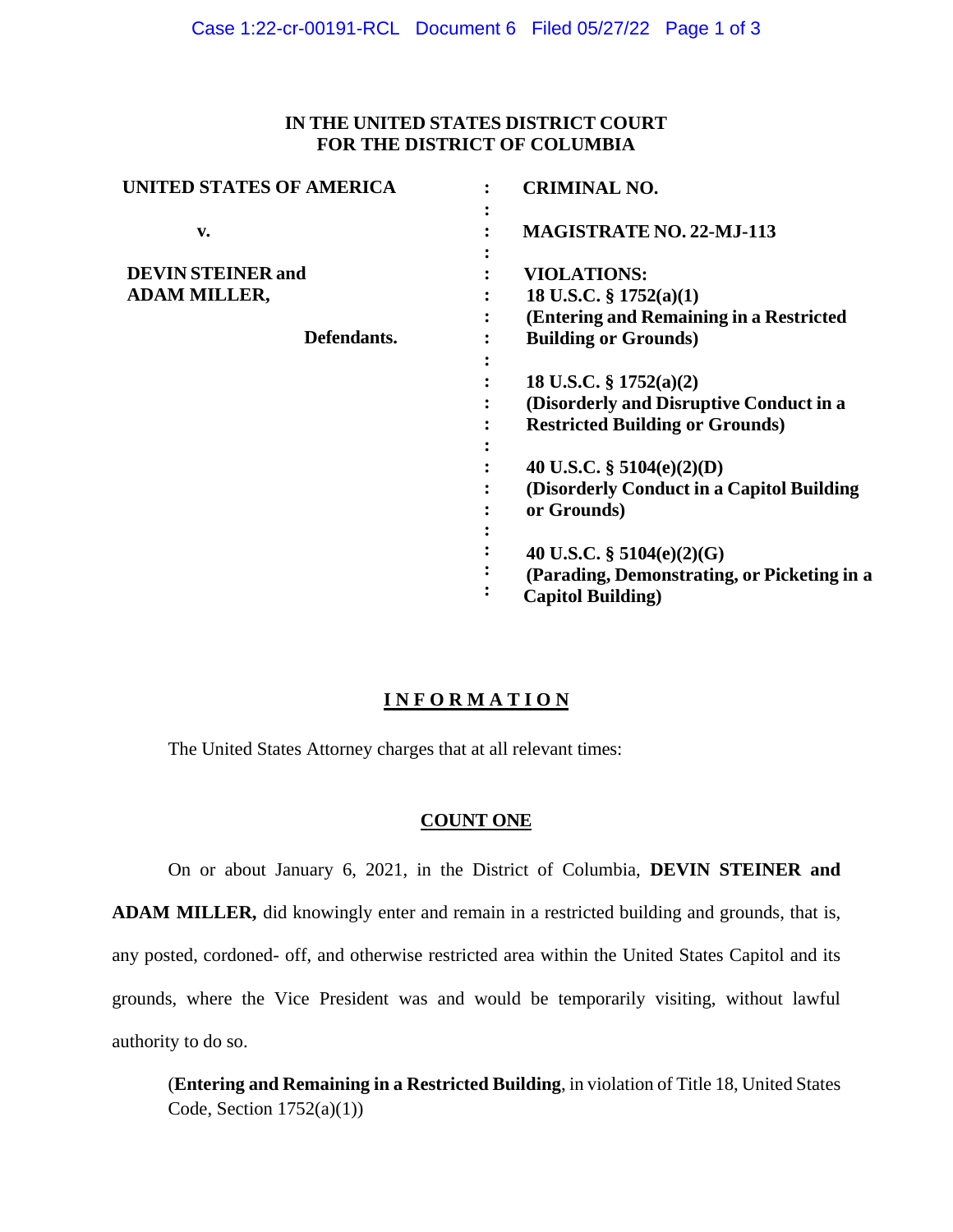#### **COUNT TWO**

On or about January 6, 2021, in the District of Columbia, **DEVIN STEINER and ADAM MILLER,** did knowingly, and with intent to impede and disrupt the orderly conduct of Government business and official functions, engage in disorderly and disruptive conduct in and within such proximity to, a restricted building and grounds, that is, any posted, cordoned-off, and otherwise restricted area within the United States Capitol and its grounds, where the Vice President was and would be temporarily visiting, when and so that such conduct did in fact impede and disrupt the orderly conduct of Government business and official functions

(**Disorderly and Disruptive Conduct in a Restricted Building**, in violation of Title 18, United States Code, Section 1752(a)(2))

#### **COUNT THREE**

On or about January 6, 2021, in the District of Columbia, **DEVIN STEINER and ADAM MILLER,** willfully and knowingly engaged in disorderly and disruptive conduct within the United States Capitol Grounds and in any of the Capitol Buildings with the intent to impede, disrupt, and disturb the orderly conduct of a session of Congress and either House of Congress, and the orderly conduct in that building of a hearing before or any deliberation of, a committee of Congress or either House of Congress.

(**Violent Entry and Disorderly Conduct in a Capitol Building**, in violation of Title 40, United States Code, Section 5104(e)(2)(D))